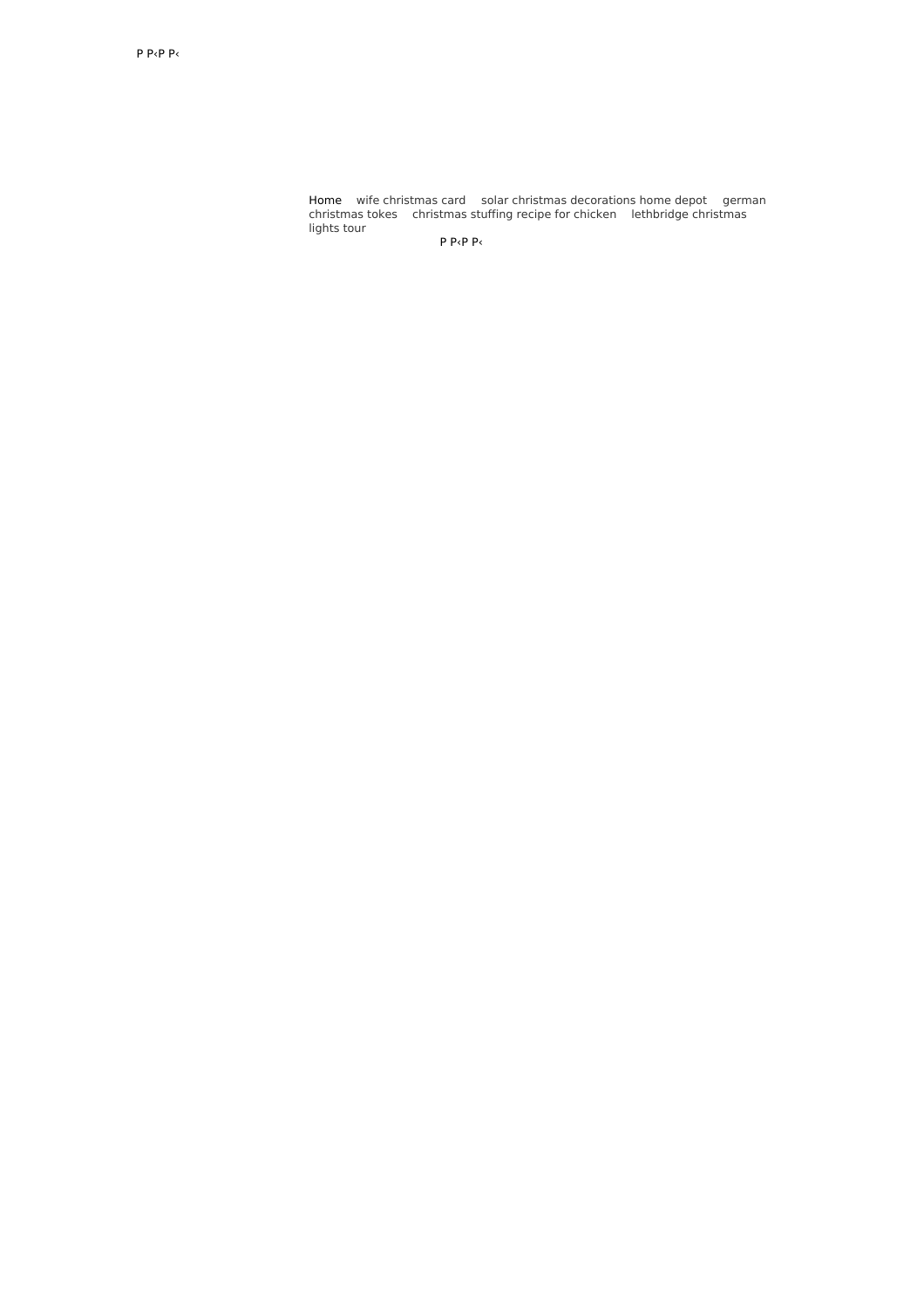Jeffrey Epstein's Massage Table Unfolded In Court At Ghislaine Maxwell Hearing. The boy wore the costume through the first four periods. Whitmire said this was likely because he wore the costume only at certain times, and not during class. 10. Eckert: Loyal White Knights of the Klu Klux Klan. Filing a civil suit is one of the few tools for victims of today's white nationalist movements to seek justice. Spitalnick pointed out that perpetrators don't usually go around wearing hoods and lighting crosses. Instead, they gather and organize online, where it is easier to organize and hide. Last week, school officials at a private Catholic school in the region said two students were being disciplined after reenacting the murder of George Floyd. Style & Beauty Food & Drink Parenting Travel Wellness Relationships Money Home & Living Work/Life Shopping. Moderna or Pfizer? Head-to-head study finds one is slightly more effective, Harvard researchers say. Christmas is sharing, celebrating, giving, caring, love, believing. Have a wonderful holiday! Pence: 'I know I did the right thing' on Jan. 6. Once-in-alifetime event: How to see Comet Leonard pass by Earth. 'Tis the season to be jolly, 'tis the season to be thankful, 'tis' the season to celebrate. Merry Christmas! Dunn credits Jessica Phillips, a partner at Paul Weiss, who worked to secure sanctions against two key defendants. One is Elliot Kline, who faked being a combat veteran to rise in the ranks of the white supremacist movement, becoming a member of the Proud Boys and eventually the head of Identity Evropa. Also named is Ray, a highprofile extremist from Texas who contributes to The. October 24, 2021, 3:00 PM · 16 min read. Enough followers confers a kind of legitimacy. The media pay attention, often giving the extremist the benefit of the doubt and encouraging the readers to understand where they're coming from. More so if he uses big words like "identitarian," and if he wears ties and speaks politely about the rise of the white race. He's called dapper. People will write profiles. UPDATE: Parents Of School Shooting Suspect Ethan Crumbley Apprehended. Secret Santa, wrapping gifts ranked as the worst parts of the holidays. Kaplan, whose firm is also representing E. Jean Carroll in a defamation suit against Trump and recently stepped down from the board of Times Up after a report found that she had a role in an effort to discredit one of Gov. Cuomo's alleged victims, also called journalist Dahlia Lithwick, who had been a resident of Charlottesville. Lithwick put Kaplan in touch with some community leaders and 72 hours later, Kaplan and Dunn were in Charlottesville meeting with the people who would eventually become plaintiffs in the civil lawsuit against the organizers of the rally. Go ask the police to drive by your house. Your friendship and your love is the best Christmas gift that I've gotten. May the glow of the Christmas candles brighten your day. It was exactly what Dunn and Kaplan and their teams needed. It took days for the swiftly assembling legal team, which now included lawyers from two other firms, Cooley and Woods Rogers, to comb through the leaked chats and put together a timeline, but eventually a case formed. Dunn and Kaplan sat up late in their Charlottesville hotel room, writing the 111-page complaint. "#UniteTheRight against these shitlibs in Charlottesville on August 12 is going to be so much fun. You've got a month to be there," Kessler tweeted. 79. Spartanburg: United Northern and Southern Knights of the Ku Klux Klan 80. Abbeville: New Empire Knights of the Ku Klux Klan. Online white supremacists are good at the dance of word and meaning, which offer the cover of plausible deniability. When I interviewed Spencer in November 2018 for a story about his divorce and his wife's allegations of abuse, I brought up Charlottesville, and the link between the violent ideology of ethnic cleansing and the violence at the rally. He was defensive. "Oh, so I created violence by my ideas?. Did I have any connection whatsoever with anyone who engaged in violence at Charlottesville or anything like that?". (NEXSTAR)— A plumber in Houston claims to have found "about 500" envelopes full of cash and checks inside a wall at Joel Osteen's Lakewood Church. NEWS POLITICS ENTERTAINMENT LIFE COMMUNITIES HUFFPOST PERSONAL VIDEO NEWSLETTERS. Bond set at combined \$1M after Michigan parents enter pleas. wrote that the Internet has enabled hate groups to recruit and spread their beliefs more readily than in the past. SLPC estimates that there are between 5,000 and 8,000 active KKK members in the U.S. 46. Petal: Mississippi White Knights of the Ku Klux Klan 47. Brookhaven: Mississippi White Knights of the Ku Klux Klan 48. Star: Mississippi White Knights of the Ku Klux Klan 49: Jackson: Mississippi White Knights of the Ku Klux Klan 50. Pearl: Mississippi White Knights of the Ku Klux Klan 51. Meridian: Mississippi White Knights of the Ku Klux Klan 52. Philadelphia: Mississippi White Knights of the Ku Klux Klan 53. Bruce: Mississippi White Knights of the Ku Klux Klan 54. Shannon: Mississippi White Knights of the Ku Klux Klan 55. Lucedale: Fraternal White Knights of the Ku Klux Klan 56. Dumas: North Mississippi White Knights Of The Ku Klux Klan. Author, teacher, speaker, coach. Selfproclaimed luckiest man alive. "At Christmas play and make good cheer, for Christmas comes but once a year."– Thomas Tusser. Tweet of Santa packing heat receives backlash, prompts questions of responsible gun ownership. Online white supremacists are good at the dance of word and meaning, which offer the cover of plausible deniability. When I interviewed Spencer in November 2018 for a story about his divorce and his wife's allegations of abuse, I brought up Charlottesville, and the link between the violent ideology of ethnic cleansing and the violence at the rally. He was defensive. "Oh, so I created violence by my ideas?. Did I have any connection whatsoever with anyone who engaged in violence at Charlottesville or anything like that?". Australia Brazil Canada España France Ελλάδα (Greece) India Italia  $\Box\Box$  (Japan) (Korea) Québec U.K. U.S. Moderna or Pfizer? Head-to-head study finds one is slightly more effective, Harvard researchers say. We may not be perfect, we may have our flaws, but one thing's for certain, we all love Santa Claus!. Once-in-a-lifetime event: How to see Comet Leonard pass by Earth. Tweet of Santa packing heat receives backlash, prompts questions of responsible gun ownership. Plumber's Find Possibly Tied To 2014 Texas Megachurch Theft. 79. Spartanburg: United Northern and Southern Knights of the Ku Klux Klan 80. Abbeville: New Empire Knights of the Ku Klux Klan. Shooting suspect's parents bond set at combined \$1M, plead not guilty. A 19th-Century Law Dismantled The KKK. Now It Could Bring Down A New Generation Of Extremists. TEENren can slash risk of having asthma in half by eating more oily fish..